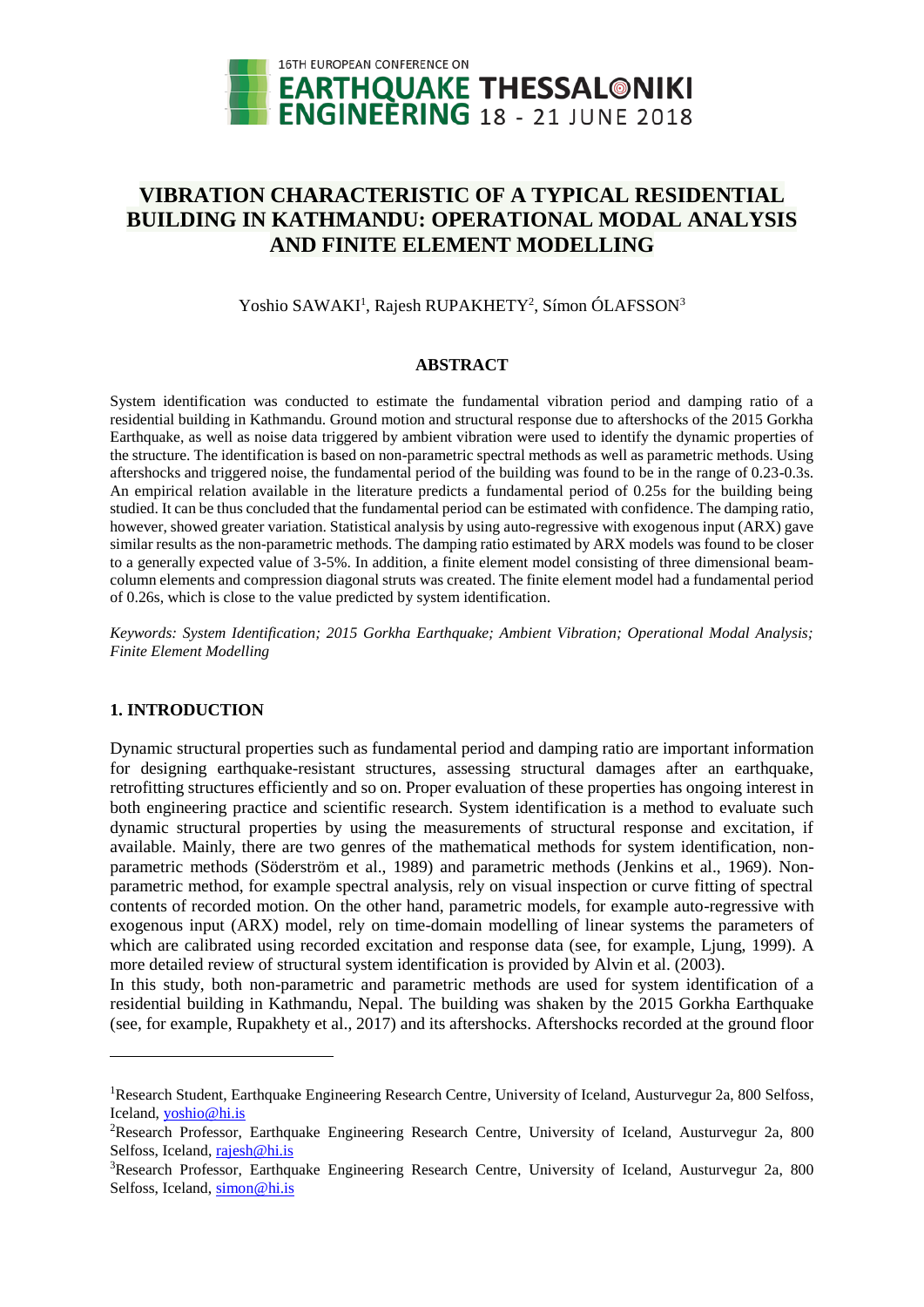and the roof of the building as well as noise data triggered by ambient vibration are used for system identification. Furthermore, a finite element model (FEM) of the building is created for comparing its modal properties with those obtained from system identification.

# **2. CASE-STUDY BUILDING**

The residential building being studied is situated in Tyanglaphat, Kathmandu, Nepal. The building is made of reinforced concrete frames, cast in situ. The floors are also reinforced concrete and cast in situ. Both exterior and interior walls are brick masonry with cement/sand mortar. The building is 4-storey high with a floor height of 3.15m. The strength of concrete  $(f_{ck})$  used in the frame and floor slab is 20 MPa, and the tensile strength of steel reinforcement is 415 MPa (NBC 201, 1994). Ground floor and roof plan of the building are shown in Figure 1, with indications of the locations of accelerometers used to record vibration data. The unit on the roof was installed in the main structural system of the building at the concrete floor of the fourth level. The blue arrows in Fig 1 indicate the horizontal directions of the sensors (channel 1 and 2).



Figure 1. Ground floor and roof plan of the building being studied. The small yellow pictures indicate the locations of accelerometers installed in the building

# **3. DATA**

# *3.1 Aftershock data*

The three aftershocks used in this study are listed in Table 1. Three component acceleration time series were recorded during each of these aftershocks. The horizontal components are called as channel-1 and channel-2 (see Fig 1 for their orientations) and the vertical one is called as channel-3 hereafter. Only these three aftershocks were recorded simultaneously by the unit on the ground floor and roof, although many aftershocks had occurred since the accelerometers were installed. On the other hand, many more aftershocks were registered by the unit on the ground floor. This is, in part, due to malfunctioning of the triggering system of the unit on the roof.

# *3.2 Ambient vibration data*

Noise data triggered by ambient vibration between 6 October 2015 to 21 June 2016 are considered in this study. The total number of triggered events is 825. As many of them had peculiar drift or were of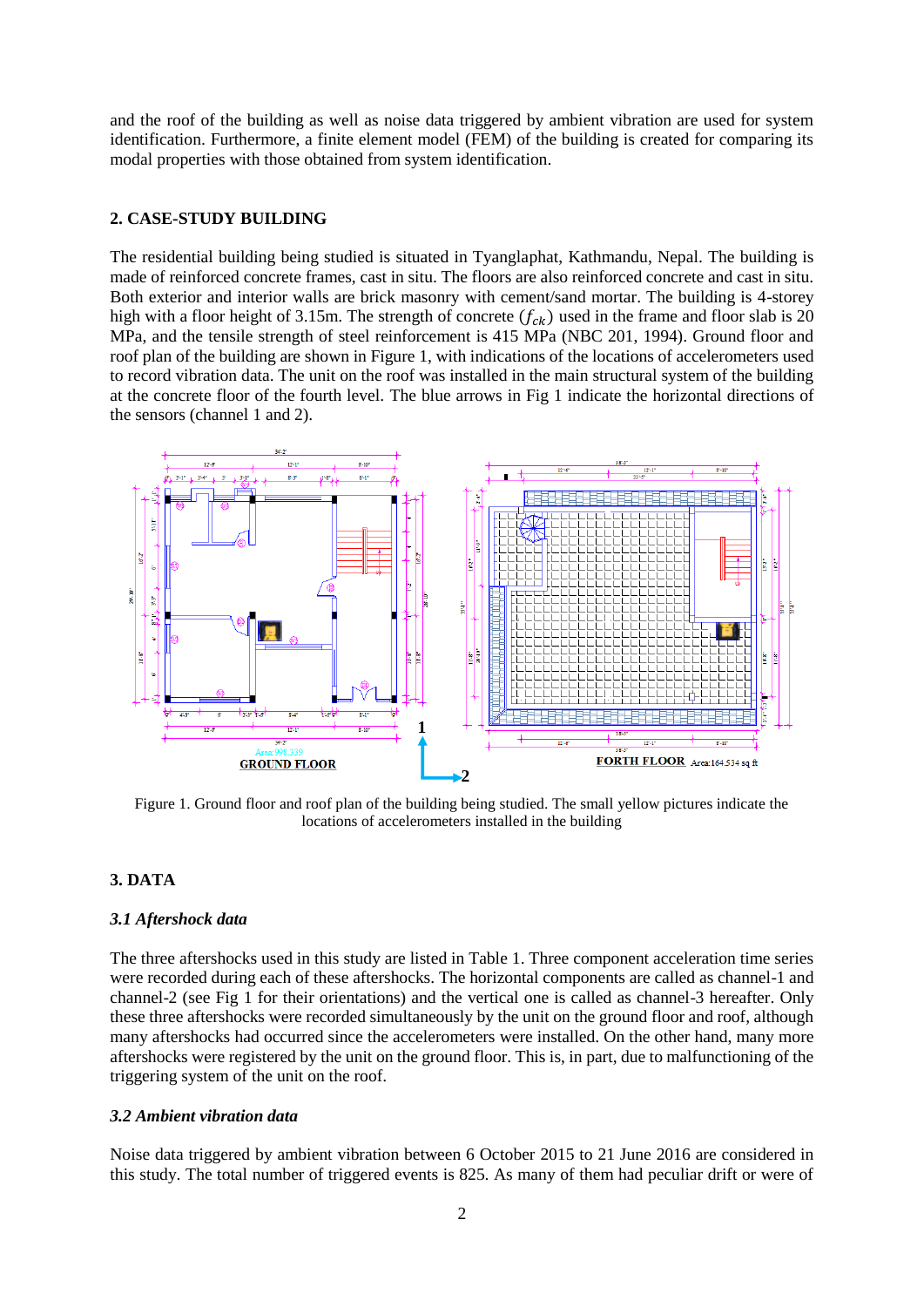very short duration, they were not used for further analysis. It was also noticed that noise data recorded by channel-1 was of lower quality, for example, had severe drift, spiky peaks, etc. Such deficiencies were not present in channel-2 records. In total, 362 triggered events recorded by channel-2 of the roof unit is used in spectral analysis.

|     |            | <b>Time</b> | PGA           | Magnitude Latitude Longitude |                        |                        | <b>Depth</b> |
|-----|------------|-------------|---------------|------------------------------|------------------------|------------------------|--------------|
| No. | Date       | (UTC)       | $(\%g)$       | $M_w$                        | $(^\circ, \text{NSC})$ | $(^\circ, \text{NSC})$ | (km)         |
|     | 21/06/2016 | 5:48        | $0.6^{\circ}$ | 3.6                          | 27.93                  | 85.21                  | 10           |
| 2   | 28/05/2016 | 3.43        |               | 4.7                          | 27.94                  | 85.50                  | 10           |
| 3   | 31/10/2015 | 9:37        | 0.1           |                              | 28.03                  | 85.23                  |              |

Table 1. List of aftershocks of 2015 Gorkha Earthquake

# **4. NON-PARAMETRIC ANALYSIS**

#### *4.1 Spectral analysis using aftershocks*

Horizontal acceleration time series at ground and roof were windowed to cover 90% of cumulative Arias Intensity. The selection of the widow was also verified visually, assuming that a stationary signal implies a linear build-up of Arias Intensity with time. The windowed time series were tapered with a Tukey window accommodating the taper over 15% of the total length of the signals. The signals were then band-pass filtered using a 4th-order zero-phase Butterworth filter in the frequency band of 1-15 Hz. The power spectral density (PSD) of the filtered signal was estimated with Welch's algorithm dividing the signal into 5 segments with 50% overlap. The squared amplitude  $|H(f)|^2$  of frequency response function of the building is then estimated as

$$
|H(f)|^2 = S_{yy}(f)/S_{xx}(f) \tag{1}
$$

where  $S_{yy}(f)$  and  $S_{xx}(f)$  are the Welch's PSD estimated of the roof and ground acceleration, respectively. An example of normalized  $|H(f)|^2$ , estimated using this method, is shown in Figure 2. The fundamental frequency  $(f_n = 1/T_0, T_0)$ : fundamental period) is selected as the frequency of the first peak (read circle in Fig 2). The two frequencies  $f_1$  and  $f_2$  ( $f_2 > f_1$ ) (black circles in Fig 2) corresponding to the half-power bandwidth are used to estimate the damping ratio  $(\xi)$ . The relation between bandwidth and damping ratio is given by the following equation (Papagiannopoulos et al., 2011).

$$
\xi = (f_2 - f_1)/2f_n
$$
 (2)



Figure 2. Example of a normalized  $|H(f)|^2$  computed from the channel-2 data of aftershock no.1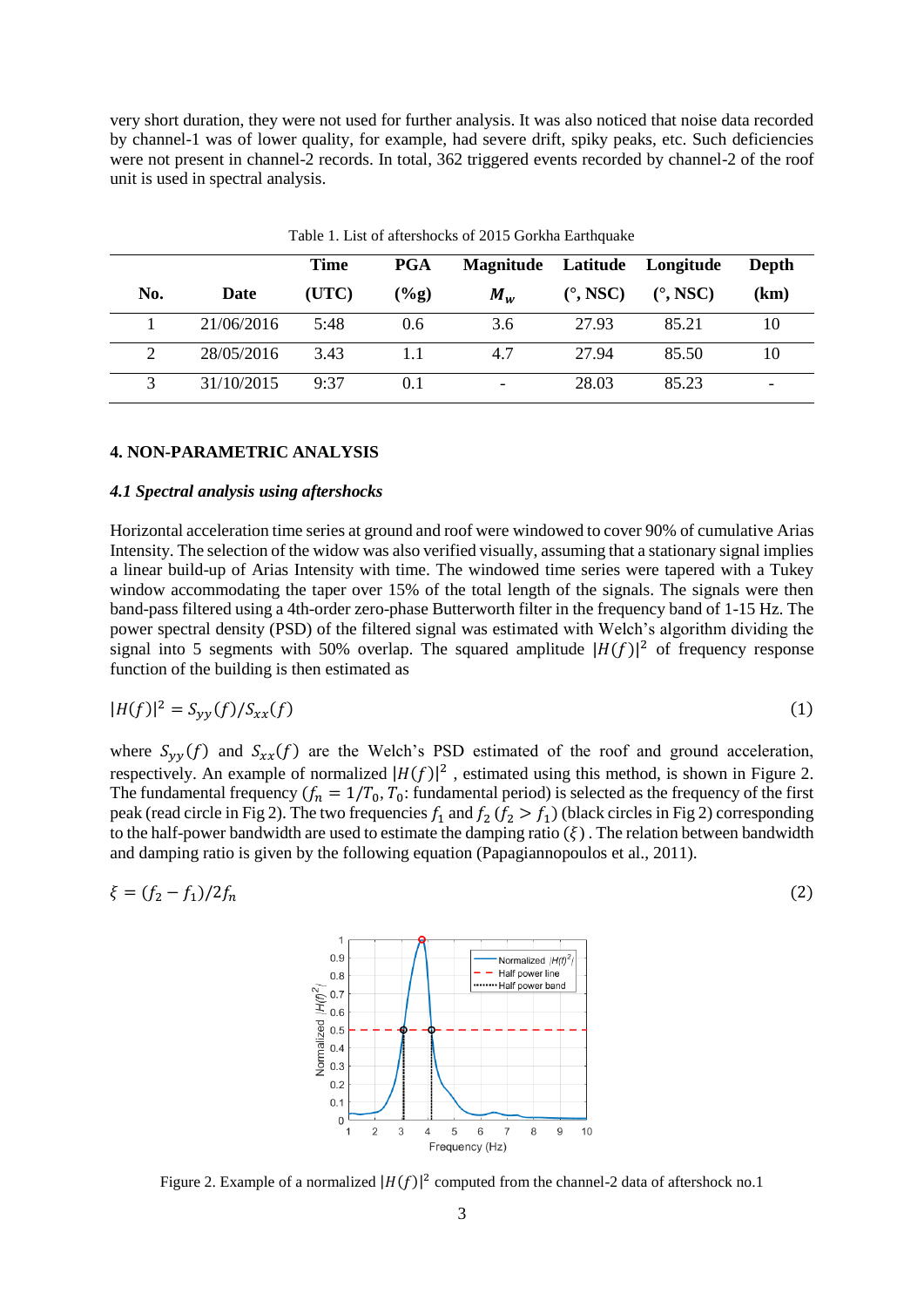#### *4.2 Spectral analysis using triggered noise*

Assuming that the excitation is a white noise with a constant PSD  $(P_0)$  at all frequencies of interest, the squared amplitude  $|H(f)|^2$  of frequency response function of the building is equal to the PSD of the roof motion (excitation) scaled by  $P_0$ .

$$
|H(f)|^2 = S_{yy}(f)/P_0
$$
 (3)

Although  $P_0$  is unknown, the fundamental frequency and damping ratio of the building can be estimated because  $P_0$  is merely a scaling factor. For this analysis, 362 triggered events were used. The triggered noise data were windowed to cover 5% and 95% of cumulative Arias Intensity, and PSD was estimated in the same way as that described in the previous section. As a different approach, periodogram PSD estimated was carried out for each noise data, and ensemble averaged PSD was used to estimate the normalized  $|H(f)|^2$ .

The horizontal to vertical spectral ratio (HVSR) provides an estimate of the squared amplitude of frequency response function of a structure, assuming that the building is very stiff in the vertical direction compared to the horizontal direction. This method is frequently used for estimating the resonance site frequencies (see, for example, Nakamura, 2008). It has also been found to be effective to estimate fundamental frequency of a building using ambient vibration measurement (see, for example, Gallipoli et al., 2009; Gallipoli et al., 2010). In HVSR method, it is common to record a few tens of minutes of ambient vibrations continuously. For this application, however, triggered noise data with different duration were used. Welch's algorithm, as mentioned in the previous section, is effective for smoothing PSD before computing the HVSR. As an alternative method, ensemble averaging is useful to reduce the variability of PSD estimate. Under the assumption that the individual event is a realization of the same random process, periodogram PSDs of noise data can be averaged to obtain a smoother mean PSD. In this study, 282 triggered noise data were used to estimate PSD in two different ways. In the first method, HVSR spectrum from each noise data was estimated by using Welch's PSD of the horizontal (channel-2) and vertical (channel-3) signals. In the second method, the mean horizontal PSD  $(\overline{S_{yy}}(f))$  and vertical PSD  $(\overline{S_{zz}}(f))$  were obtained using periodogram estimates. The average HVSR spectrum, which can be considered to be proportional to  $|H(f)|^2$ , is obtained as

$$
|H(f)|^2 \propto HVSR = \overline{S_{yy}}(f)/\overline{S_{zz}}(f) \tag{4}
$$

#### **5. PARAMETRIC ANALYSIS**

#### *5.1 ARX model*

Parametric ARX models were calibrated by using the ground and roof motions. The ARX model uses the input signal effect  $u(t)$  and the output signal  $y(t)$  to calibrate a system. The ARX $(n_a, n_b)$  model is expressed by the following equation.

1.  
\n
$$
y(t) = -a_1y(t-1) - \dots - a_{n_a}y(t-n_a) + b_1u(t-n_k) + \dots + b_{n_b}u(t-n_k-n_b+1) + e(t)
$$
 (5)

where  $a_{n_a}$  and  $b_{n_b}$  are the model paremeters;  $n_a$  and  $n_b$  are the model orders of polynomial; and  $e(t)$ represents a white-noise. An equivalent representation of the discrete-time ARX model is

$$
A(z)y(t) = B(z)u(t) + e(t)
$$
\n<sup>(6)</sup>

where

$$
A(z) = 1 + a_1 z^{-1} + \dots + a_{n_a} z^{-n_a}
$$
\n<sup>(7)</sup>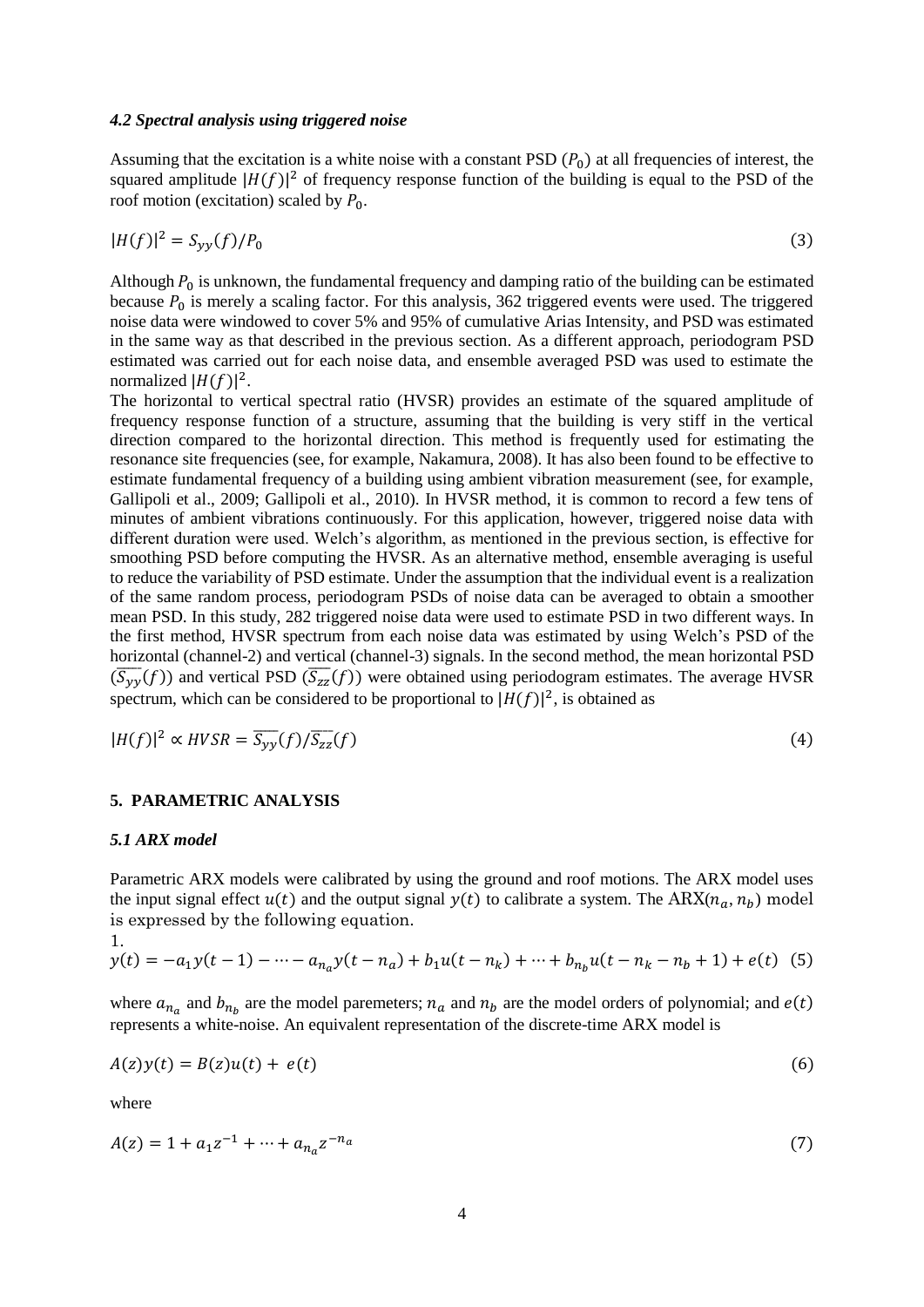$$
B(z) = b_1 + b_2 z^{-1} + \dots + b_{n_b} z^{-n_b + 1}
$$
\n(8)

The transfer function  $G(z)$  of the ARX model, obtained by taking the z-transform, is a rational function of z and given by

$$
G(z) = B(z)/A(z) \tag{9}
$$

The fundamental angular frequency  $\omega_n$  and damping ratio  $\xi$  are obtained from the *i*th poles  $(\lambda_i)$  of the transfer function  $G(z)$  by using the equations

$$
\omega_n = |\ln \lambda_i / T_s| \tag{10}
$$

$$
\xi = -\cos(\arg(\ln \lambda_i))\tag{11}
$$

where  $T<sub>s</sub>$  is the sampling interval.

#### *5.2 Optimal model order*

The model order of the ARX model was determined so that the model is as simple as possible and the transfer function has all its poles within the unit circle. Akaike's information criterion (AIC) (Akaike, 1974) was applied for selecting the optimal model order. An example using the channel 2 signal of aftershock no. 1 is shown in Figure 3(a). It can be seen that AIC value decreases with increasing model order and saturates for a model of order 50. However, the decrease of AIC is rather slow after some model order. Therefore, an ARX $(n_a, n_b)$  whose AIC value goes below 90% line was temporarily selected as the optimal model order. In Fig 3(a), for example, 19th model order was expected to be optimal. The transfer function of  $ARX(19,19)$  was then checked to confirm that all of its poles are within the unit circle. The normalized root mean square error (NRMSE) of the model was then verified to be positive. In Figure 3(b) and 3(c), all of the poles are within the unit circle and NRMSE is positive.



Figure 3. Selection of the optimal model order using channel-2 of aftershock no. 1: (a) AIC values for various model orders with 90% line of the minimum value, and the black circle represents 19th model order; (b) Pole-zero plot of ARX(19,19) model; (c) Output of ARX(19,19) model (blue) and the aftershock recorded at the roof (grey). The NRMSE is 62.34% in this case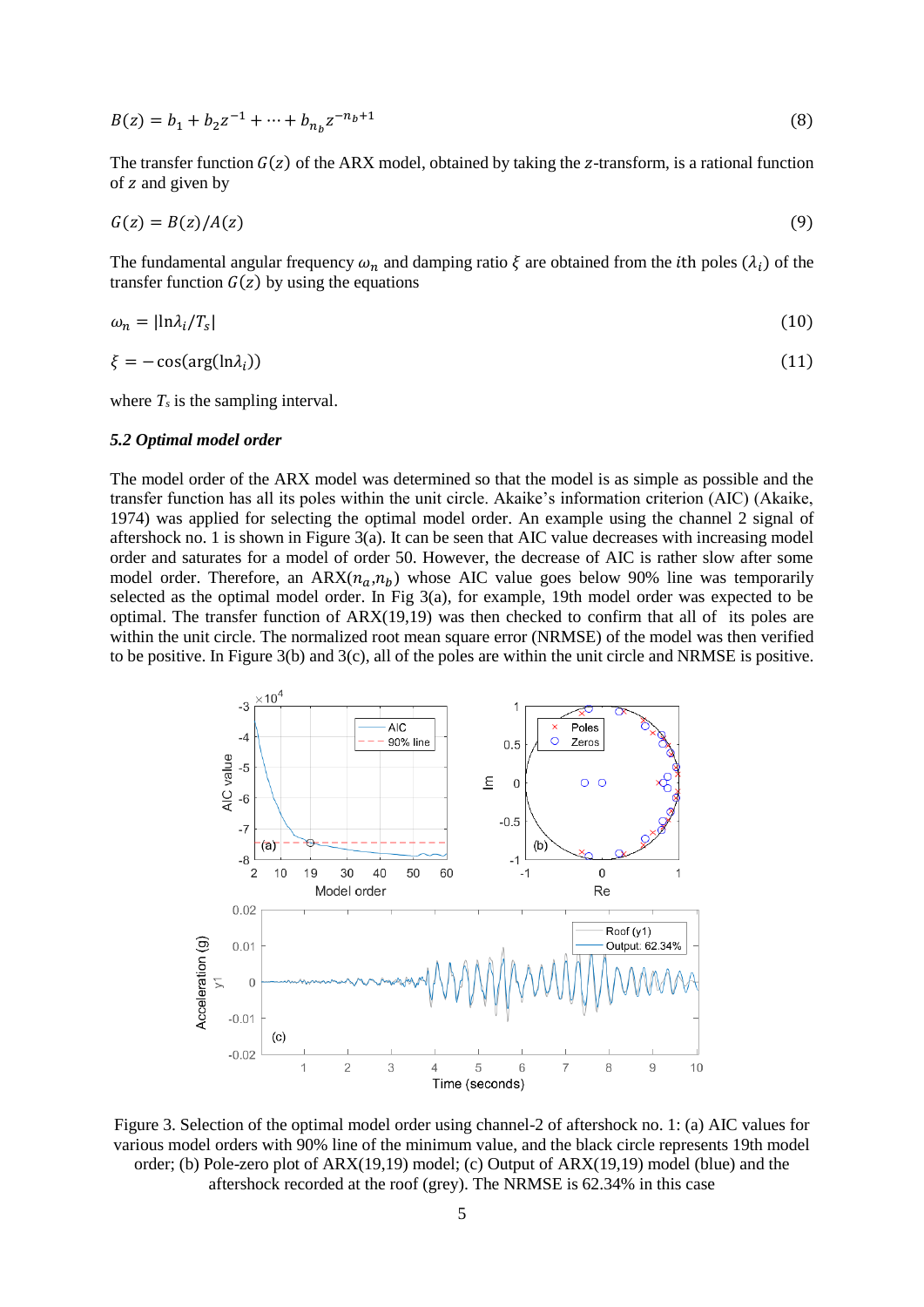# **6. FINITE ELEMENT ANALYSIS**

A finite element model (FEM) of the building was created using SAP2000 (CSI, 2016) to investigate its general vibration characteristics. The FEM consists of three dimensional beam-column elements to model the RC frame and diagonal compression struts to model the brick masonry wall. The modulus of elasticity of RC column and beam  $E_c$  (ATC-40, 1996 and FEMA-273, 1997) and compressive strut  $E_{m\theta}$ (Crisafulli, 1997) are estimated as,

$$
E_c = 5000 \sqrt{f_{ck}} \tag{12}
$$

$$
E_{m\theta} = 1000 f_{m\theta} \tag{13}
$$

where  $f_{ck}$  is the characteristic compressive strength of concrete at 28 days, taken here as 20MPa (NBC 201, 1994) and  $f_{m\theta}$  is the mean diagonal compressive strength, taken here as 15kPa (Bal et at., 2006). Other structural properties are listed in Table 2. To model the diagonal compressive struts, their strut width  $w$  was determined using the following equation (Holmes, 1961).

$$
w = d/3 \tag{14}
$$

where  $d$  is a diagonal length of the infill wall.

If an infill wall has an opening, the strut width is reduced by the strut width reduction factor  $\rho_w$  (Mondal et al., 2008), given by

$$
\rho_w = 1 - 2.6 \alpha_{c0} \tag{15}
$$

where  $\alpha_{c0}$  is the fraction of opening area and wall area. The FEM is shown in Figure 4.

| <b>Structural</b><br>Part | <b>Material</b> | <b>Density</b><br>$(kN/m^3)$ | <b>Modulus of Elasticity</b><br>(MPa) | <b>Poisson's Ratio</b> |
|---------------------------|-----------------|------------------------------|---------------------------------------|------------------------|
| Beam                      | RC.             | 24.5                         | 22.361                                | 0.20                   |
| Column                    | RC.             | 24.5                         | 22.361                                | 0.20                   |
| Strut                     | Brick masonry   | 18.85                        | 1.5                                   | 0.19                   |

Table 2. Properties of structural components



Figure 4. Finite element model of the building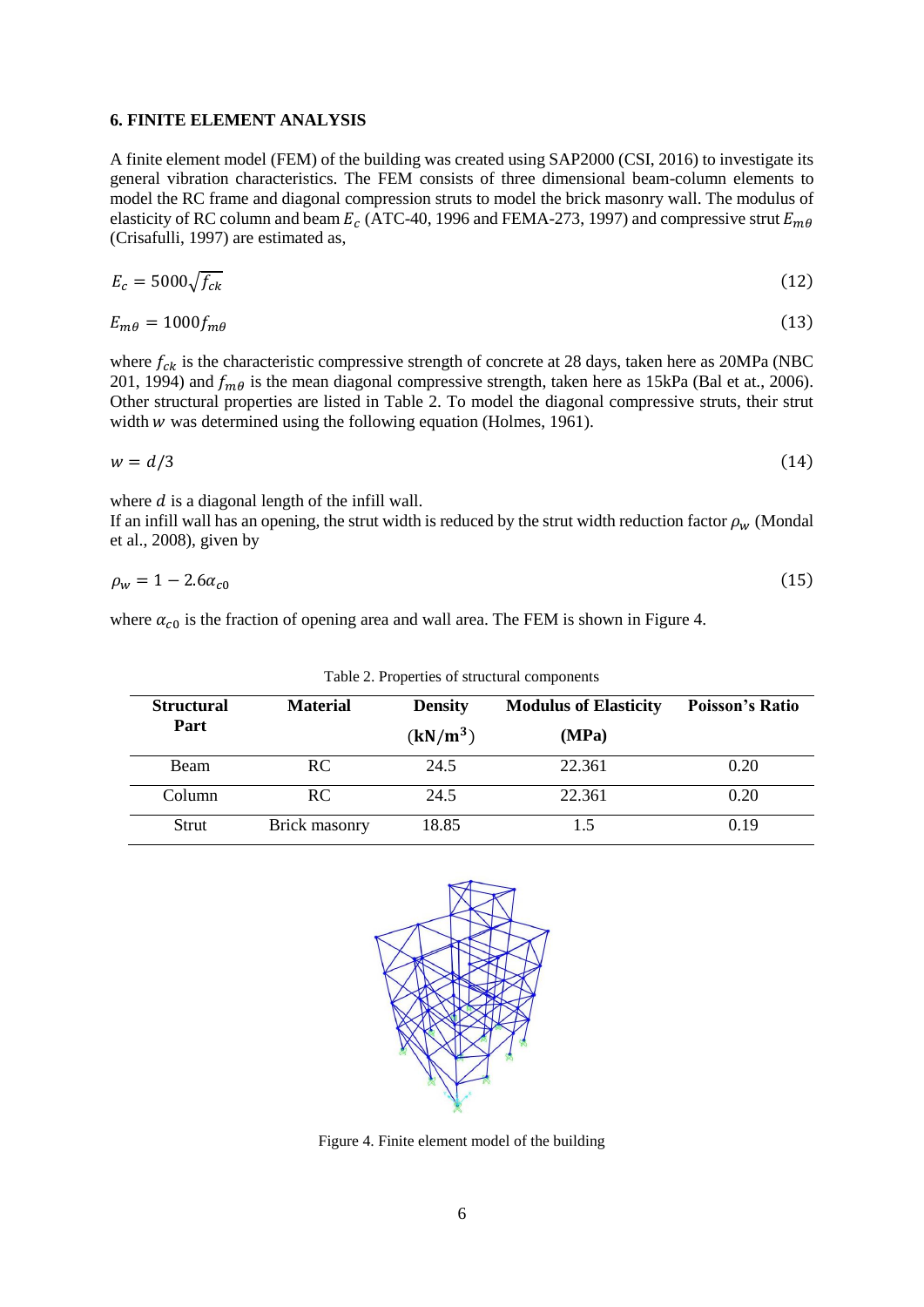# **7. RESULTS AND DISCUSSION**

#### *7.1 Results from non-parametric analysis using aftershocks*

In Figure 5, the normalized  $|H(f)|^2$  of the building computed from PSD of channel-1 and -2 of three aftershocks are presented. The damping ratio and fundamental period estimated from the normalized  $|H(f)|^2$  are listed in Table 3. The results show that the fundamental period in channel-1 are in the range of 0.23s to 0.24s, and that in channel-2 are in the range 0.26s to 0.28s. Kocak et al. (2013) performed the finite element analysis of buildings with different configurations of infill walls and openings, and found that the fundamental period of such buildings was best predicted by the empirical equation given in Guler et al. (2009):

$$
T_0 = 0.026H^{0.9} \tag{16}
$$

where  $H$  is the height of the building in meters. According to this equation, the fundamental period of the building being studies is 0.25s, which is close to the period estimated from spectral analysis presented here. The estimated damping ratio varied in the range of 4% to 14%. It is important to mention that the level of smoothing carried out to estimate the PSD directly affects the damping ratio. If the smoothing is excessive the peak becomes wider, which leads to larger damping ratio.

Table 3. Damping ratio and fundamental period estimates from channel-1 and -2 of the three aftershocks

| Data<br>No. | <b>Damping Ratio</b><br>of Ch-1 $(\% )$ | <b>Fundamental Period</b><br>of $Ch-1(s)$ | <b>Damping Ratio</b><br>of Ch-2 $(\% )$ | <b>Fundamental Period</b><br>of $Ch-2(s)$ |
|-------------|-----------------------------------------|-------------------------------------------|-----------------------------------------|-------------------------------------------|
|             | 11.7108                                 | 0.2396                                    | 13.9829                                 | 0.2649                                    |
|             | 4.2974                                  | 0.2290                                    | 6.3081                                  | 0.2781                                    |
|             | 6.9367                                  | 0.2393                                    | 9.9296                                  | 0.2770                                    |



Figure 5. Normalized  $|H(f)|^2$  of frequency response function of the building computed from PSD of channel-1 and -2 of each aftershock. The black-dashed line represents the half-power line

### *7.2 Results from non-parametric analysis using triggered noise data*

Figure 6 shows 362 normalized  $|H(f)|^2$  computed from channel-2 data of roof vibration. Figure 7 shows the normalized  $|H(f)|^2$  obtained from HVSR using 282 events recorded by the roof sensor. The estimated damping ratios and fundamental periods are listed in Table 4. Fig 6(a) shows the histograms of the damping ratio and fundamental period based on Welch's PSD estimate. The mean damping ratio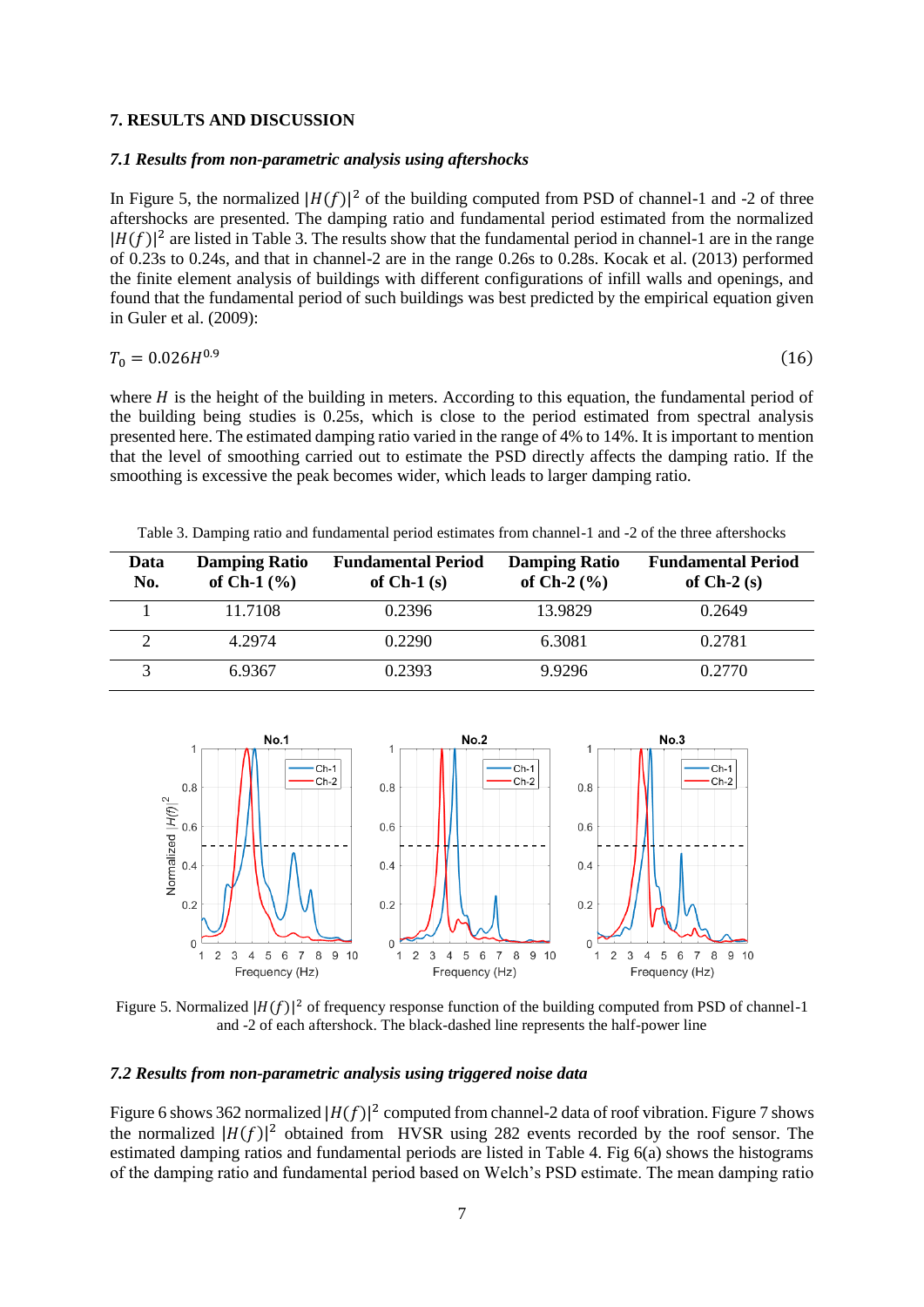and fundamental period are 4.7% and 0.3s, respectively. Ensemble averaged PSD resulted in  $|H(f)|^2$ shown in Fig 6(b). The damping ratio and fundamental period estimated from these spectra are 4.5% and 0.3s, respectively. Fig 7(a) shows the histograms of damping ratio and fundamental period obtained from HVSR method using Welch estimates of PSD. The mean damping ratio and fundamental period are 8% and 0.3s. Ensemble averaged PSD of horizontal and vertical motion is presented in Fig 7(b). The resulting HVSR is shown in Fig 7(c). The damping ratio and fundamental period estimated from HVSR are 8.5% and 0.3s, respectively.

Compared to the damping ratio estimated from the HVSR, the one estimated from horizontal PSD was found to lie in the expected range of 3% and 5%. The damping ratio estimated from aftershocks and triggered noise data were largely variable. This result is in part related to the uncertainties due to the level of smoothing PSD, which has a direct impact on half-power band width. Fundamental periods estimated from different non-parametric methods using triggered noise data all were found to be around 0.3s. This is slightly larger than the results from aftershocks and 0.25s given by Eq. (16). The results indicate that ambient vibration measurement provides an estimate of a building fundamental period similar to that obtained from earthquake aftershocks with much higher amplitude.

| <b>Channels</b> | <b>PSD</b><br><b>Estimate</b> | No. of<br>Time<br><b>Series</b> | <b>Mean</b><br><b>Damping</b><br>Ratio $(\% )$ | $\sigma$ of<br>Damping<br>Ratio | <b>Mean</b><br><b>Fundamental</b><br>Period (s) | $\sigma$ of<br><b>Fundamental</b><br><b>Period</b> |
|-----------------|-------------------------------|---------------------------------|------------------------------------------------|---------------------------------|-------------------------------------------------|----------------------------------------------------|
| $\overline{2}$  | Welch's                       | 362                             | 4.7                                            | 2.0270                          | 0.3                                             | 0.008                                              |
| $\overline{2}$  | Ensemble<br>Average           | 362                             | 4.5                                            |                                 | 0.3                                             | -                                                  |
| 2&3             | Welch's                       | 282                             | 8.0                                            | 3.4792                          | 0.3                                             | 0.012                                              |
| 2&3             | Ensemble<br>Average           | 282                             | 8.5                                            |                                 | 0.3                                             | $\overline{\phantom{a}}$                           |

Table 4. Mean values and standard deviations  $\sigma$  of the damping ratio and fundamental period



Figure 6. Results from 362 normalized  $|H(f)|^2$ : (a) Histograms of the fundamental period and damping ratio. The red-dashed line on each figure is the mean value; (b) Normalized  $|H(f)|^2$  of 362 triggered noise based on periodogram PSD estimate. The solid black line represents the normalized ensemble average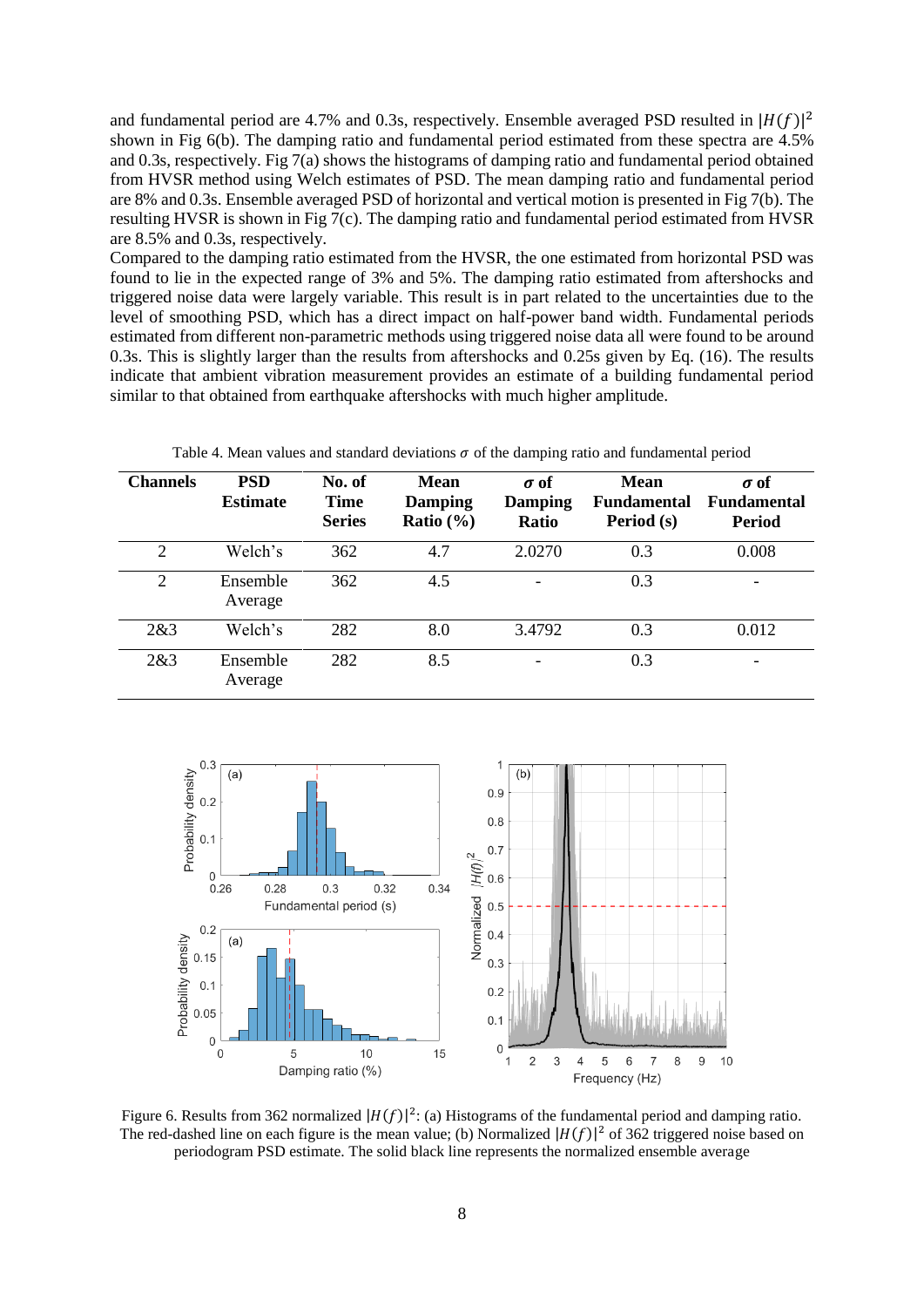

Figure 7. Results from 282 HVSR: (a) Histograms of the fundamental period and damping ratio. The red-dashed line on each figure is the mean value; (b) Ensemble average horizontal and vertical PSD (black solid line on each figure); (c) HVSR obtained from ensemble average PSD. The red-dashed line represents half the value of the maximum HVSR

### *7.2 Results from parametric analysis*

The optimal ARX models were calibrated using ground and roof acceleration time series of the three aftershocks. In this analysis, the two horizontal components were treated separately. The damping ratio and fundamental period estimated from the ARX models are shown in Table 5. The ARX model of channel-1 of No. 1 aftershock is not reliable because its AIC value was too large. The ARX model of channel-1 of No. 3 aftershock is of too high order. Therefore, these two models are considered unrealistic.

The damping ratio computed from the ARX models is in the range of 2.6% and 4.7 % and has much less variance compared to the results from aftershocks listed in Table 3. All of these values are close to or within 3% to 5%, a generally expected damping ratio of the building. The fundamental period varies from 0.24s to 0.30s and is same as the results in Table 3. It was found that the damping ratio computed from ARX models resulted in lower uncertainty than the one estimated in the parametric analysis.

| Data<br>No.                 | <b>Channel</b>              | <b>Optimal Order of</b><br><b>ARX</b> model | <b>Damping</b><br>Ratio $(\% )$ | <b>Fundamental</b><br>Period (s) |
|-----------------------------|-----------------------------|---------------------------------------------|---------------------------------|----------------------------------|
|                             |                             | (4,4)                                       | 1.99                            | 0.2271                           |
|                             | $\overline{2}$              | (19,19)                                     | 4.68                            | 0.2775                           |
| $\mathcal{D}_{\mathcal{L}}$ |                             | (19,19)                                     | 3.92                            | 0.2420                           |
|                             | $\overline{2}$              | (19,19)                                     | 2.64                            | 0.2962                           |
| 3                           |                             | (59, 59)                                    | 9.27                            | 0.3382                           |
|                             | $\mathcal{D}_{\mathcal{A}}$ | (19,19)                                     | 2.74                            | 0.2795                           |

Table 5. Damping ratio and fundamental period obtained from each optimal ARX model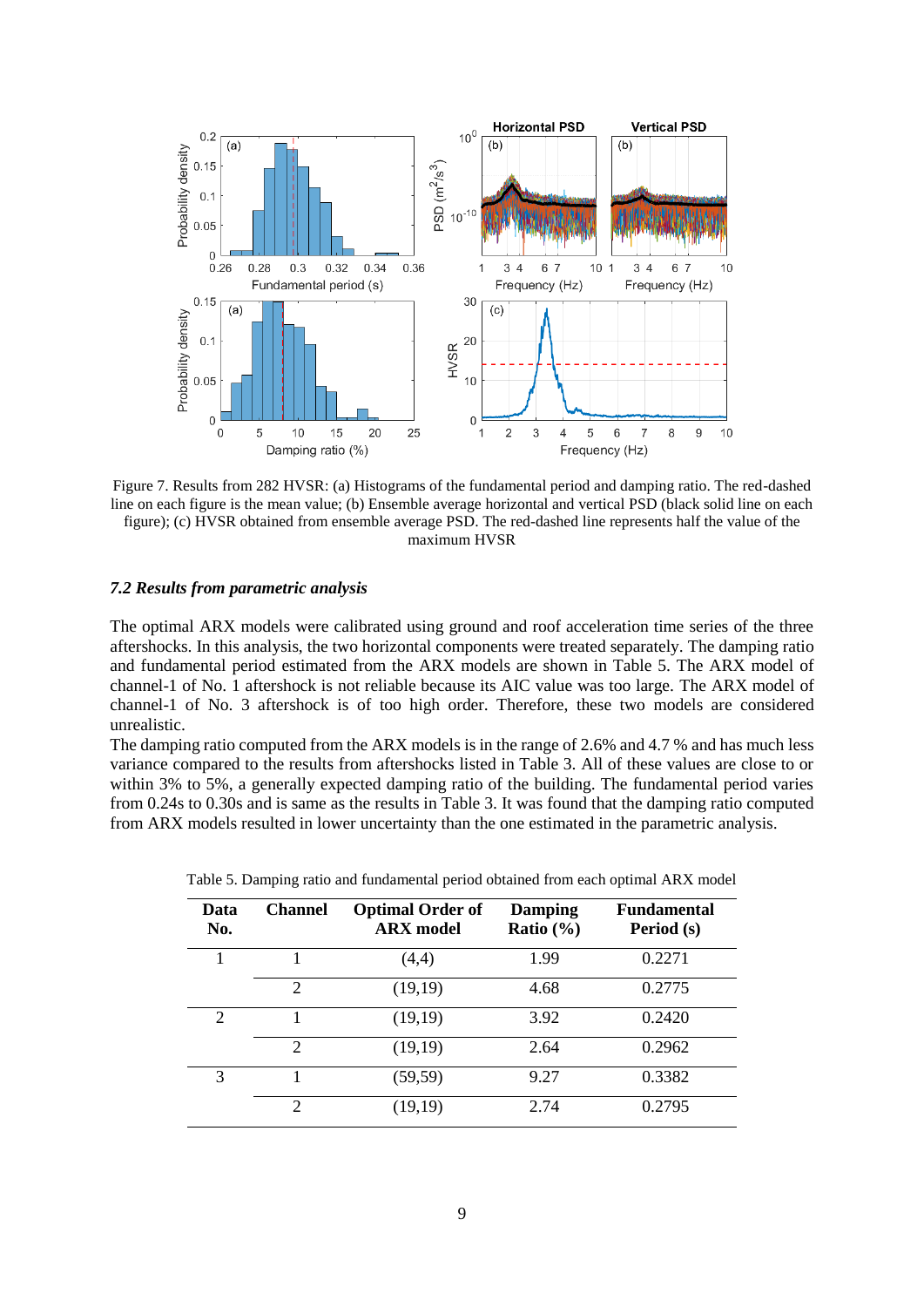#### *7.3 Results from finite element analysis*

Modal analysis of the FEM model resulted in a fundamental period of 0.26s and a second mode period of 0.16s. This is in agreement with Equation (16) and the results from system identification. It is interesting to note that the 2nd-mode frequency obtained from the modal analysis lies in the range between 6Hz and 7Hz, which was also seen in the normalized  $|H(f)|^2$  of channel-1 of aftershocks shown in Fig 3. Figure 8 shows a comparison of the simulated (using FEM) and recorded response for aftershock no. 1. The simulated response in direction of channel-2 shows similar characteristics to the recorded motion. It has a predominant frequency between 3Hz and 4 Hz, like the recorded motion (see Fig. 5). On the other hand, although the Fourier amplitude of channel-1 data has its predominant frequency in the range of 3Hz and 4Hz, the predominant frequency of the simulated response lies between 6Hz and 7 Hz. This shows that the FEM is stiffer than the actual structure in the direction of channel-1. Results for other aftershocks showed similar characteristics. This indicates that modelling of masonry walls needs to be refined.



Figure 8. Acceleration and Fourier amplitude spectra at the roof in channel-1 and -2 direction for aftershock No. 1. The simulated response and recorded motion are plotted in blue and grey respectively.

### **8. CONCLUSIONS**

The vibration characteristics of a typical residential building in Kathmandu, made of RC frame with brick masonry infill wall, were investigated through operational modal analysis (non-parametric and parametric) and finite element analysis. Using three aftershocks of the 2015 Gorkha Earthquake, the damping ratio and fundamental period of the building were estimated from the normalized  $|H(f)|^2$  as well as the ARX model. The damping ratio estimated by the half-power bandwidth method using the normalized  $|H(f)|^2$  had a large variance and lied in the range of 4% and 14%. Those computed from ARX models lied between 2.6% and 4.7%. Fundamental period of the building inferred from parametric and non-parametric methods were found to be similar. Using noise data triggered by ambient vibration, damping ratio and fundamental periods were estimated by using the normalized  $|H(f)|^2$  and HVSR. In both cases, two approaches of spectral estimate were used; Welch's PSD estimate and ensemble averaging of periodogram PSD. The damping ratios obtained from the normalized  $|H(f)|^2$  computed by both PSD estimates lied between 4.5% and 4.7%. However, the damping ratio estimated from HVSR were found to be much larger than expected—around 8%. Note that although the mean damping ratio was similar to what is generally expected there was considerable variation. Based on the results from non-parametric and parametric analysis, it can be concluded that ambient vibration measurement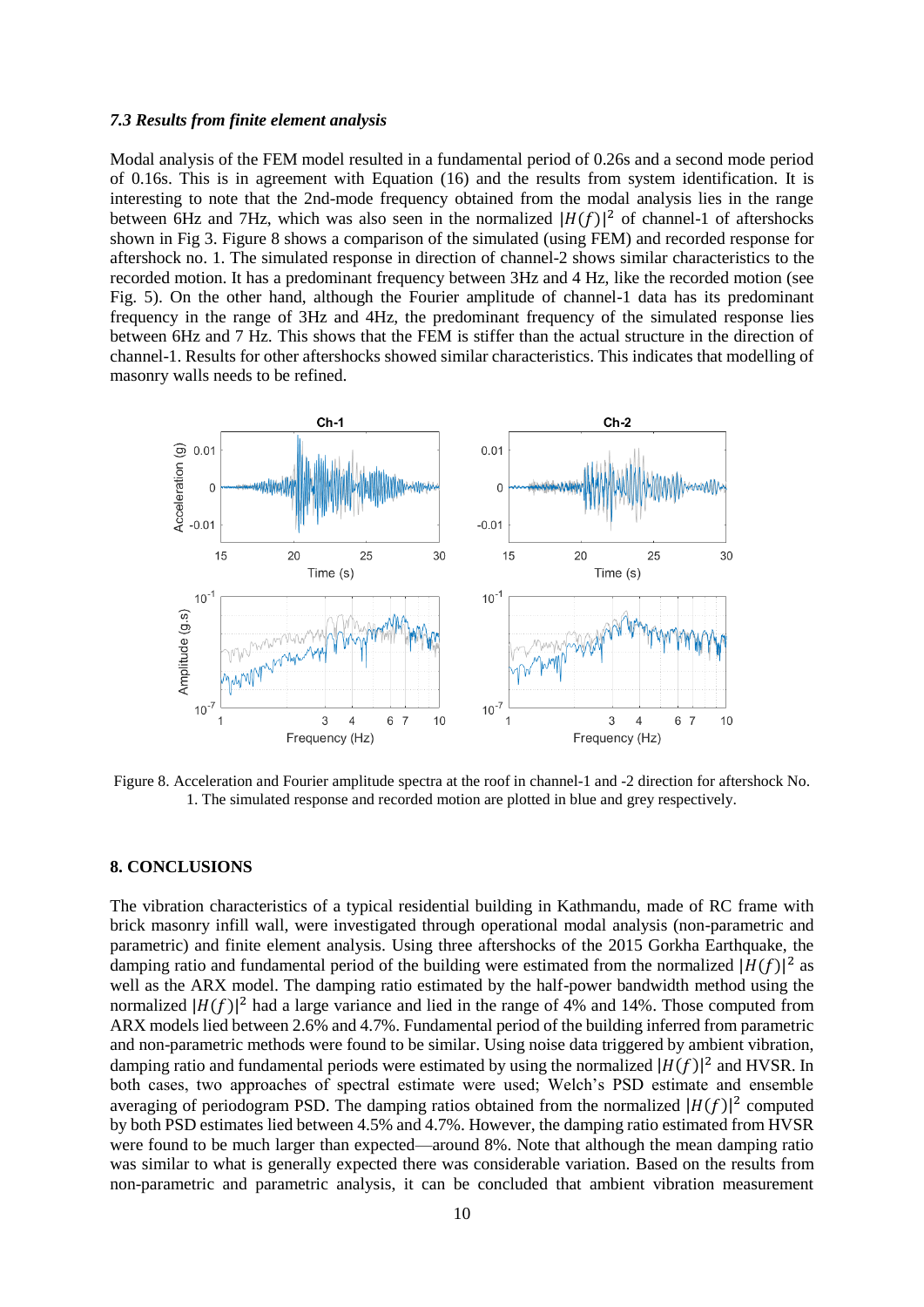provides an estimate of a building fundamental period similar to that obtained from earthquake aftershocks. Ambient vibration measurements can be used in either the framework of HVSR method or just the horizontal component of motion for estimating fundamental period of buildings. It would be desirable to use parametric model, such as ARX, to estimate more accurate damping ratio.

It was found that the result of the finite element model of the building in a fundamental period was close to those estimated from system identification. Although the finite element model was found sufficient to reproduce the overall characteristics of recorded aftershock motion, it had some deficiencies. The FEM simulated motion in one of the directions of the building had different frequency content than recorded motion. Although this did not result in large difference in peak motion, the FEM was stiffer than the actual building in this direction. This deficiency is most likely due to the inadequate modelling of the masonry walls. Since the percentage area of openings in the two directions of the building are very different, and because the FEM performed well in one of the directions, it can be inferred that the equation used for reduction of strut width is not accurate enough.

#### **9. ACKNOWLEDGMENTS**

The authors acknowledge financial support from University of Iceland Research Fund and the national power company of Iceland, Landsvirkjun. The first author acknowledges Ministry of Education, Culture, Sports, Science and Technology of Government of Japan for providing him the scholarship to support his research internship at the EERC. The authors thank Mr. Damodar Rupakhety for allowing us to install the accelerometers in his house and to use the collected data for the research presented here. Mr. Rajan Dhakal prepared the plans of the building presented here, and Dr. Benedikt Halldorsson helped in configuring the accelerometers; their contributions are gratefully acknowledged.

#### **10. REFERENCES**

Akaike H (1974). A new look at the statistical model identification, *IEEE Transactions Automatic Control*, AC-19:716-723.

Alvin KF, Robertson AN, Reich GW, Park KC (2003). Structural system identification: from reality to models, *Computers & structures*, 81(12):1149-76.

Applied Technology Council (ATC) (1996). *Seismic Evaluation and Retrofit of Concrete Buildings*, volumes 1 and 2, Report No. ATC-40, Redwood City, CA.

Bal, I., Crowley, H., Pinho, R. and Gulay, G. (2006). Structural Characterisation of Turkish R/C Building Stock for Loss Assessment Applications, *Proceedings of 1st European Conference of Earthquake Engineering and Seismology*, Geneva, paper n° 603.

Crisafulli, F.J. (1997). Seismic Behaviour of Reinforced Concrete Structures with Masonry Infills, *PhD Thesis*, University of Canterbury, New Zealand.

CSI (2016), SAP2000 Integrated Software for Structural Analysis and Design, Computers and Structures INC., Berkeley, California.

Federal Emergency Management Agency (FEMA) (1997). NEHRP Guidelines for the Seismic Rehabilitation of Buildings, *FEMA-273, 1997*, Washington, DC.

Gallipoli MR, Mucciarelli M, Vona M (2009). Empirical estimate of fundamental frequencies and damping for Italian buildings, *Earthquake Engineering and Structural Dynamics*, 38: 973-988.

Gallipoli MR, Mucciarelli M, Šket-Motnikar B, Zupanćić P, Gosar A, Prevolnik S, Herak M, Stipčević J, Herak D, Milutinović Z, Olumćeva T (2010). Empirical estimates of dynamic parameters on a large set of European buildings, *Bulletin of Earthquake Engineering*, 8: 593 – 607.

Goutam, Mondal and Sudhir, K. Jain (2008). Lateral Stiffness of Masonry Infilled Reinforced Concrete (RC) Frames with Central Openings, *Earthquake Spectra,* **24**, No. 3, 701-723.

Guler K, Yuksel E, Kocak A (2009). Estimation of the fundamental vibration period of existing RC buildings in Turkey utilizing ambient vibration records, *Journal of Earthquake Engineering*, 12(S2):140-150.